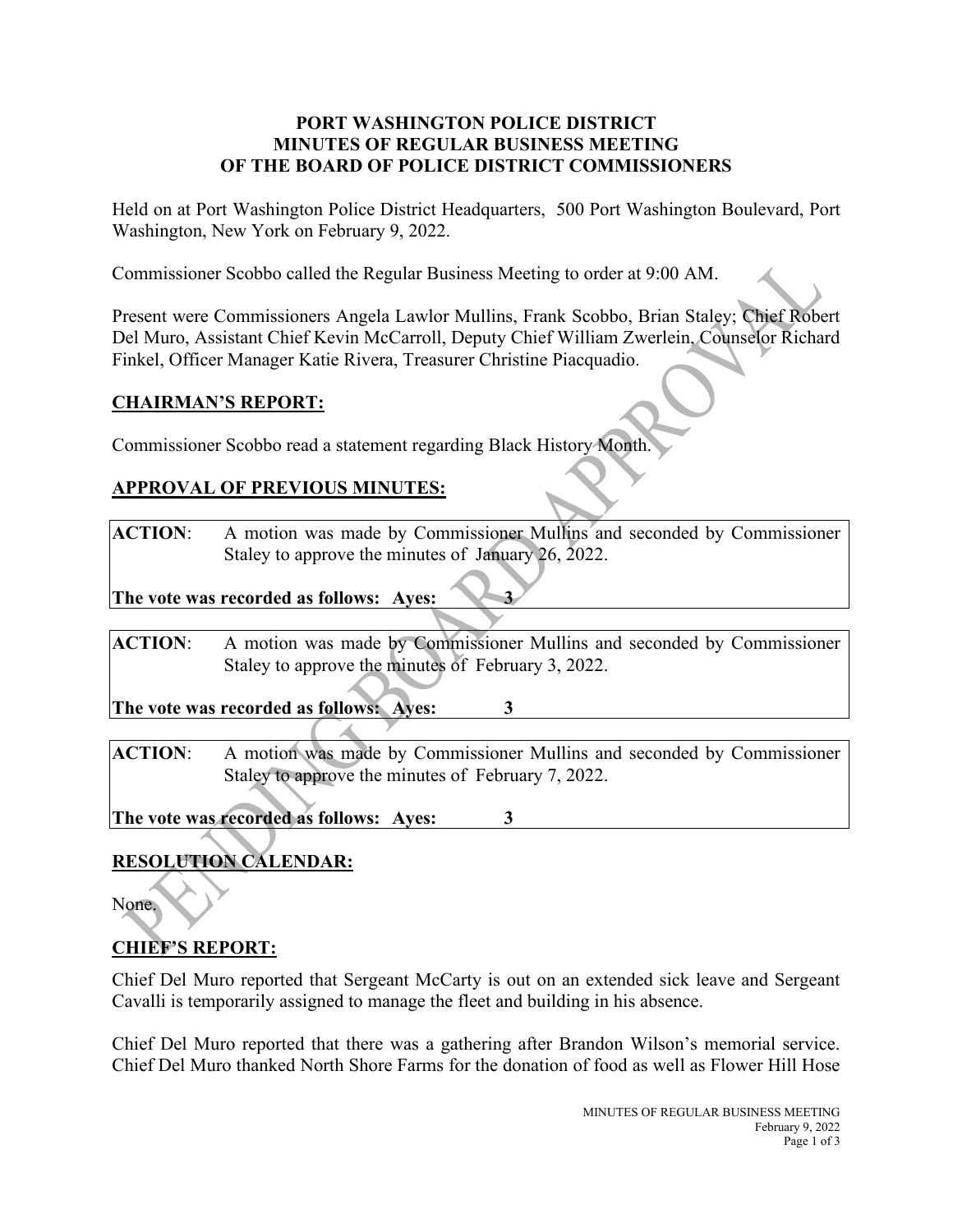Company for the use of their facility and donation of beverages. A thank you letter will be sent out from the Board of Commissioners.

Chief Del Muro recommended Police Officer Robert Pape be promoted to Sergeant.

A statement was read regarding Port Washington Police's first African American Police Officer Thomas Brown.

#### **COUNSEL'S REPORT:**

None.

### **SECRETARY'S REPORT:**

Commissioner Mullins made a statement about Black History Month.

### **TREASURER'S REPORT:**

**ACTION:** A Motion was made by Commissioner Scobbo and seconded by Commissioner Staley to approve the February 7, 2022 abstract in the amount of \$18,907.26.

**The vote was recorded as follows: Ayes: 3**

Commissioner Staley spoke about Black History Month.

### **OLD BUSINESS:**

**ACTION:** A Motion was made by Commissioner Scobbo and seconded by Commissioner Staley to promote Police Officer Robert Pape to Sergeant.

**The vote was recorded as follows: Ayes: 3**

### **NEW BUSINESS:**

GPS/MOA -

**ACTION:** A Motion was made by Commissioner Scobbo and seconded by Commissioner Staley enter into a MOA with the PBA regarding the GPS Units and CAD System.

**The vote was recorded as follows: Ayes: 3**

Fence – Chief Del Muro reported he is awaiting one more quote on the fence. A discussion was held on the possibility of putting an eight foot fence.